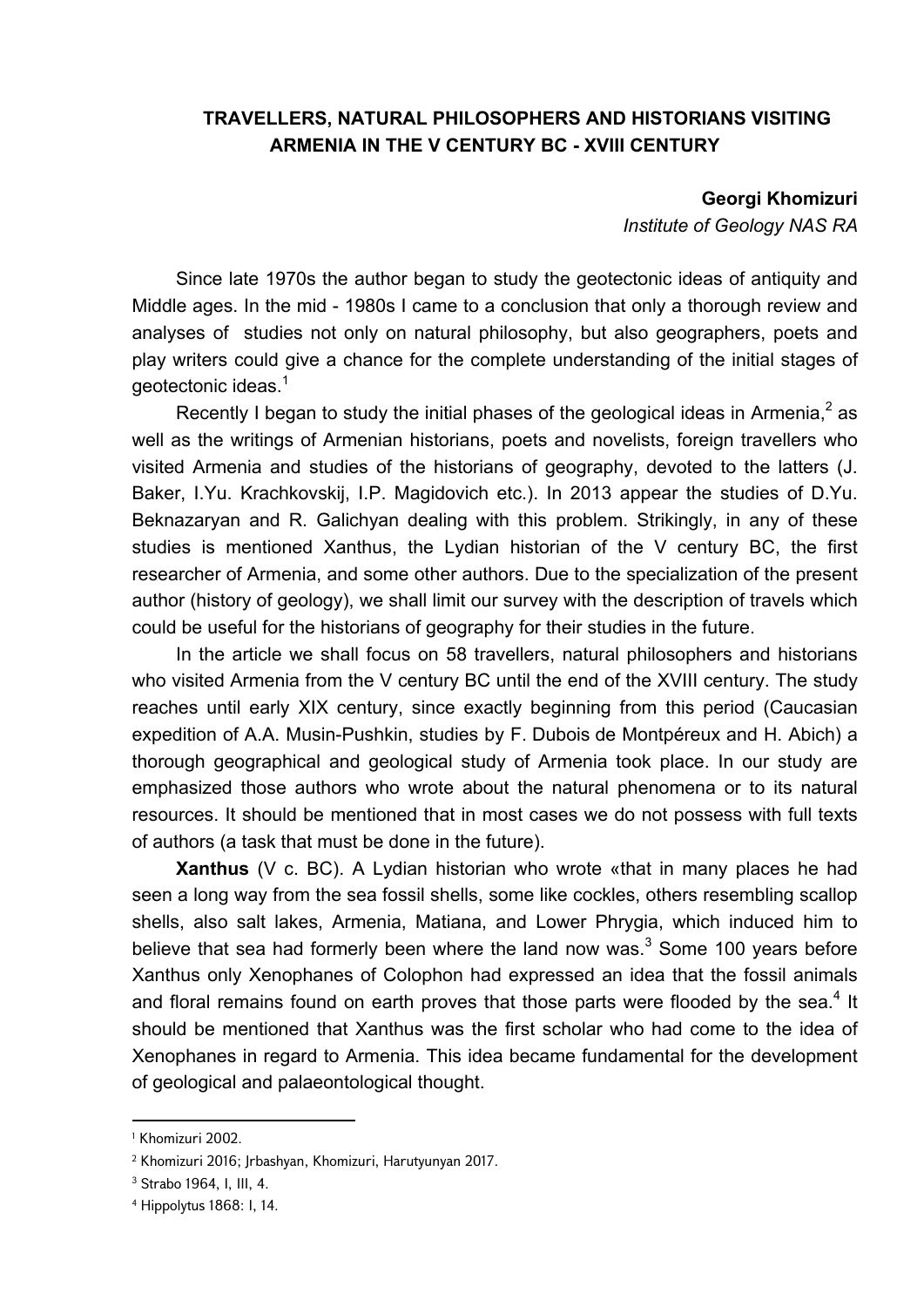In the «Anabasis of Cyrus» **Xenophon** narrates about the famous retreat of 14,000 Greek army in 401 BC from Asia Minor. In two chapters he tells how the Greek army had proceeded through the territory of Armenia.<sup>5</sup>

**Strabo** (64/63 BC-24 AD). In his «Geography» the author tells that «he personally travelled from the western part of Armenia to the regions of Tirrhenia».<sup>6</sup> Armenia is mentioned over 100 times, and the Chapter XIV of Book XI is devoted exceptionally to the geography and brief history of Armenia. In this chapter he wrote that «There are gold mines in Syspiritis near Caballa, to which Menon was sent by Alexander with soldiers, and he was led up to them by the natives. There are also other mines, in particular those of sandyx, as it is called, which is also called 'Armenian' colour, like chalcê.<sup>7</sup> Strabo was he first who had studied the waters of Lake Van: «There are also large lakes in Armenia; one the Mantianê, which being translated means 'Blue'; it is the largest salt-water lake after Lake Maeotis, as they say, extending as far as Atropatia; and it also has salt-works. Another is Arsenê, also called Thopitis. It contains soda, and it cleanses and restores clothes; but because of this ingredient the water is also unfit for drinking". <sup>8</sup>

**Ammianus Marcellinus** (IV c. AD). A Roman historian who in the late IV c. had participated in the war against Persians, i.e. on the territory of Armenia. In this study Armenia is mentioned 46 times, in the context of military operations. Indeed the information contained in the study of Ammianus is trustful, since he wrote that "So far as I could investigate the truth, I have, after putting the various events in clear order, related what I myself was allowed to witness in the course of my life, or to learn by meticulous questioning of those directly concerned".<sup>9</sup>

**Sallam at-Tarjuman** (IX c.). An Arab traveller whose account of the 845 journey in Armenia was used by Ibn Khordadbeh (of Iranian descent).<sup>10</sup>

**Ahmad al-Ya'qubi** (IX c.). Arab historiographer, geographer and traveller. Until 873 he lived in Armenia and Khorasan (Iran). His study Kitab al-Buldan («Book of the Countries», 891) contains the description of Armenia, unfortunately of which only very few was preserved.<sup>11</sup>

**Abu Ishaq al-Istahri** (850-934). In 930-933 he had travelled through Arabia, Syria, Egypt, Persia and southern regions of Armenia. The account of his travels appeared in the study Suwar al-Aqaaleem "Shapes of the Climates"<sup>).12</sup>

**Al-Mas'udi** (896-956). Arab historiographer and geographer who visited Armenia («The Meadows of Gold»).  $13$ 

<sup>5</sup> Xenophon 1951: Book IV, ch. IV-V.

<sup>6</sup> Strabo 1964: II, V, 11.

<sup>7</sup> Strabo 1964: XI, XIV, 9.

<sup>8</sup> Strabo 1964: XI, XIV, 8.

<sup>9</sup> Ammianus Marcellinus 1906-1908: XV.1.1.

<sup>10</sup> Ibn Khordadbeh 1986: § 77.

<sup>11</sup> Hitti 1916: 305-332 (Russian edition Al-Ya'qūbī 2011).

<sup>&</sup>lt;sup>12</sup> Ebn Haukal 1880: 156-161; in this edition of the text the study erroneously was ascribed to Ibn Haukal.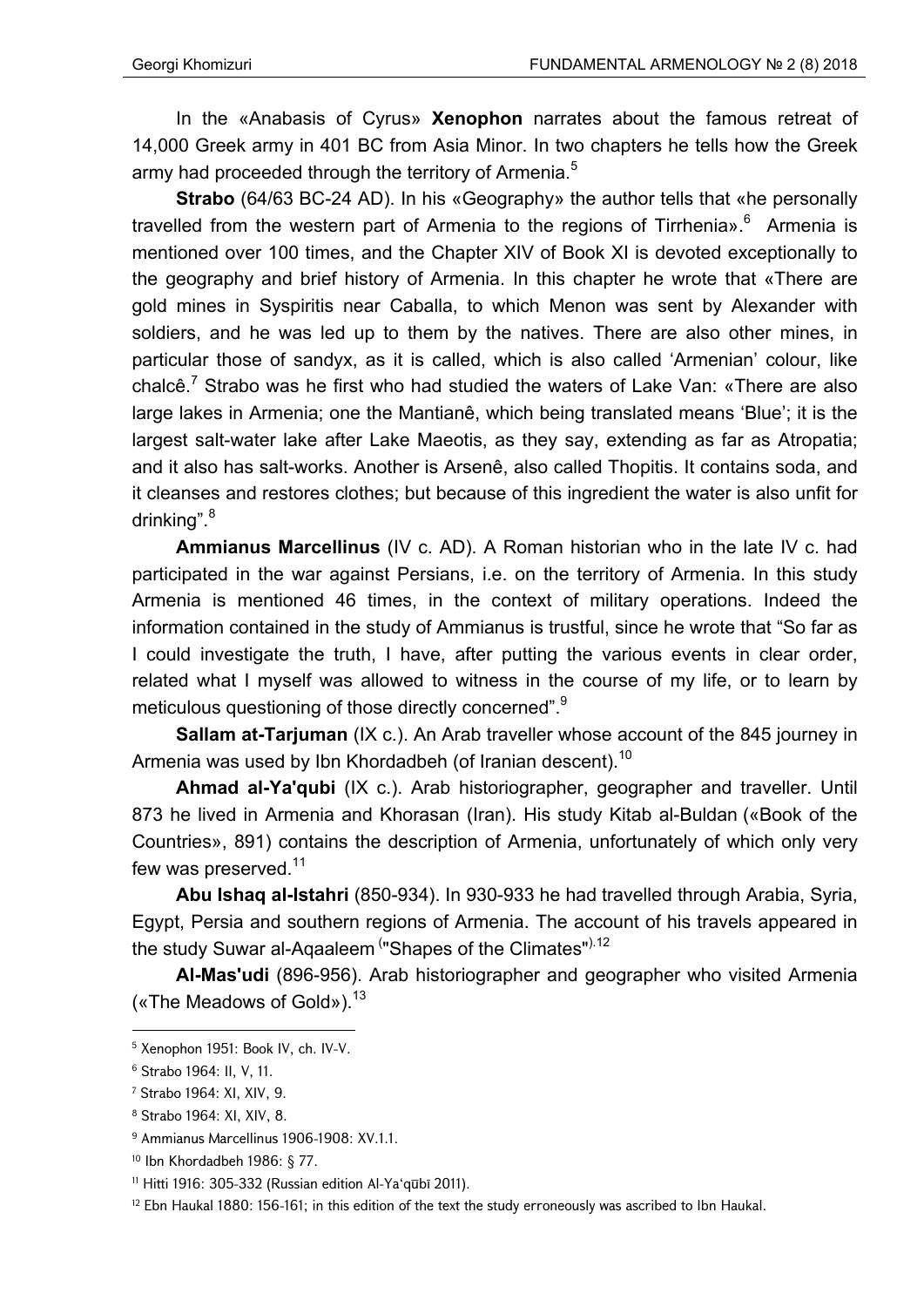**Abu Dulaf al-Hazraji** (X c.). Travelling through Armenia in 942-943 he observed that «there flows a river which disappears underground», and also several times mentions underground waters. He wrote also about natural resources of Armenia: «There exist salt mines where an excellent salt is extracted, also mines of the anderan salt<sup>14</sup> magnesite and copper mines <...> in Armenia are springs from where a sour, acting as laxatice water comes; most of these is located around this mountain [Masis]. On its eastern part, in a single mine is an ample concentration of aurupigment. In Armenia the sulphate of copper and sulphur is not abundant, and there does not exist neither silver nor gold mines  $\leq$ ...> there is a mine of yellow markazite».<sup>15</sup>

**Shamsuddin al-Mukaddasi** (946-947-after 1000). An Arab traveller who visited North Africa, Arabia, Central Asia and Transcaucasia in 970-80s. In his study «The Best Divisions in the Knowledge of the Regions» al-Mukaddasi gives a brief account of travel through Armenia. Most of what he wrote concerns the trade, beliefs and customs of peoples (also in the case of Armenia).<sup>16</sup>

**Nasir Khusraw** (1004-1088). A Persian poet and philosopher. In the course of his travels through the Near East he visited also Armenia in 1046.<sup>17</sup>

In 1160-1173 the Spanish **Rabbii Benjamin of Tudela** (מטודלה בנימין (visited Armenia during his journey from Zaragoza to Baghdad.<sup>18</sup>

In 1174-1185 on his durative trip along the Eastern Europe, Caucasus and Near East the Chech Rabbii **Petachiah of Regensburg** visited Armenia.19

About 1240 the Syrian Christian monk **Simeon Rabban Ata** visited Armenia during his mission to the. $^{20}$ 

In 1255 r. the Flemmish monk **Guillaume de Rubrouck** on his way back from Mongolia proceeded through Armenia.<sup>21</sup>

The Arab historian and geographer **Ibn Saʿīd al-Maghribī** proceeded through Armenia in 1267. $22$ 

Duting his famous travel in 1271 and return trip in 1295 Armenia was visited **Marco Polo**. Two chapters of his book (XX and XXII) are entitled as «Here is described Lesser Armenia» and «Here is described Greater Armenia». But it lacks any information regarding the nature and natural resources of Armenia, although in many chapters

**.** 

17 Khisrow 1933.

19 Petachiah 2004.

<sup>13</sup> Mas'udi 1989.

<sup>&</sup>lt;sup>14</sup> Crystalline rock salt.

<sup>15</sup> Abu Dulaf 1960: 38-40.

<sup>&</sup>lt;sup>16</sup> Al-Muqaddasi 1994 ("The climate of ar-Rihab").

<sup>18</sup> Veniamin 2004.

<sup>20</sup> Kirakos Gandzakeci 1976: Ch. 33.

<sup>21</sup> Magidovich 1955: 167; Rubruck 1957.

<sup>22</sup> Krachkovskij 1957: 354.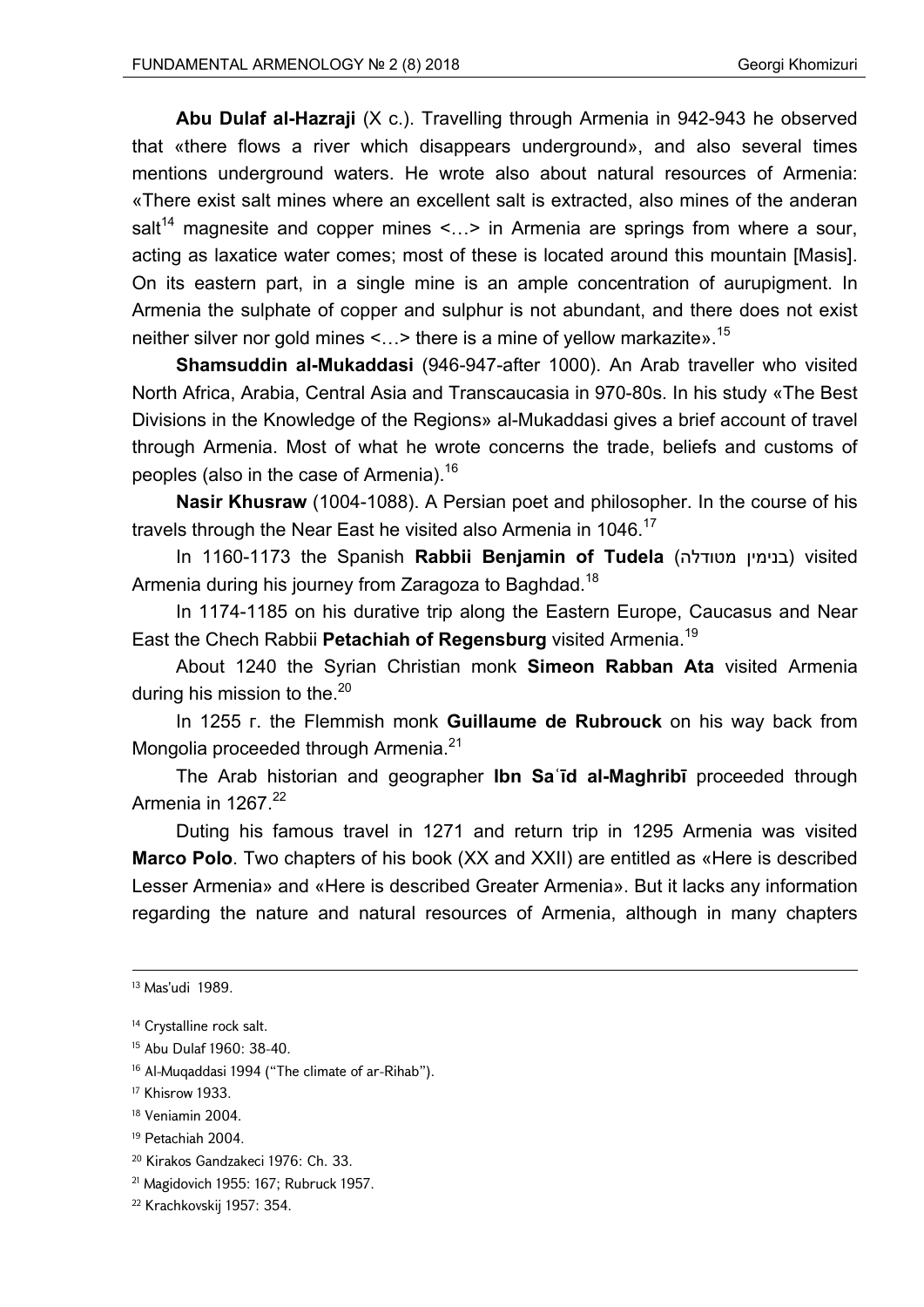devoted to other regions (XXXV, XXXIX, XLVI, XLVII etc.) are described in detail natural resources and precious stones mined there.<sup>23</sup>

A Nestorian monk **Rabban Bar Ṣawma** and his pupil **Marcos** (from 1280 - **Mar Yahballaha III**) began a durative pilgrimage to the Near East in 1278 and around 1286 they «reached the city of Ani». $24$ 

In 1292 the Arab historian and geographer **Abu al-Fida** had participated in an expedition to Armenia Minor.<sup>25</sup>

At the beginning of the XIV century Persian historian and geographer **Ḥamdallāh Mustawfī Qazvīnī** visited Armenia. He describes the water of the Lake Sevan as follows. «The waters of the Lake Gokca Tangiz are useful, and the population living in these places, drinks its water. It is not bitter taste and salty, as in most other lakes. Its circumference is equal to 20 parasangs».<sup>26</sup> Ḥamdallāh Qazvīnī was interested also with Armenian lazurite. «Armenian stone is of the the color of lazurite and ruby. After washing they use it for colouring instead of natural lazurite».<sup>27</sup>

About 1320 Armenia was visited by Italian traveller **Odoric of Pordenone** (Odorico da Pordenone).<sup>28</sup>

In that same year his compatriot, **Jordan de Sévérac** (Jourdain de Severac) an Italian traveller-missionary, visited Armenia, who, as witnessed by him, "crossed the whole country".<sup>29</sup> In the chapter of his book entitled as "About Armenia" de Severac writes that "in Armenia there is a dead sea having the most bitter water in the world. He bears in mind the Lake Urmiya. As it was established by geologists, the Lakes Urmiya and Van, as well as Aral and Caspian seas were splinters of the prehistoric ocean of Thetis.

In 1377 the monk **Johannes de Galonifontibus** from Normandy was appointed as the bishop of Nachijevan and occupied that position until 1398. During this period he travelled many regions of Armenia and Persia. The account of his travels was published in  $1404^{30}$ 

In 1404 **Ruy Gonzáles de Clavijo**, a Spanish diplomat and traveller, had passed through Armenia on his way from Cadiz to Samarkand.<sup>31</sup>

A German soldier **Johann Schiltberger** (Johannes Schiltberger), who was imprisoned by the Turks, crossed Armenia together with his masters during their military campaigns about 1405.<sup>32</sup>

1

<sup>23</sup> Marco Polo 1955: 54-57, 66, 69, 74.

<sup>24</sup> Mar Yabalaha 2000: III, Ch. 3.

<sup>25</sup> Krachkovskij 1957: 388.

<sup>26</sup> Qazvīnī Ḥamdallāh 1963, Ch. XX, Part 5.

<sup>27</sup> Idem, Ch. XVII, Part 3.

<sup>28</sup> Odorico Pordenone 1968.

<sup>29</sup> Jourdain de Severac 1968.

<sup>30</sup> Galonifontibus 1979.

<sup>&</sup>lt;sup>31</sup> De Clavijo 1990.

<sup>32</sup> Ivan Schiltberger 1866.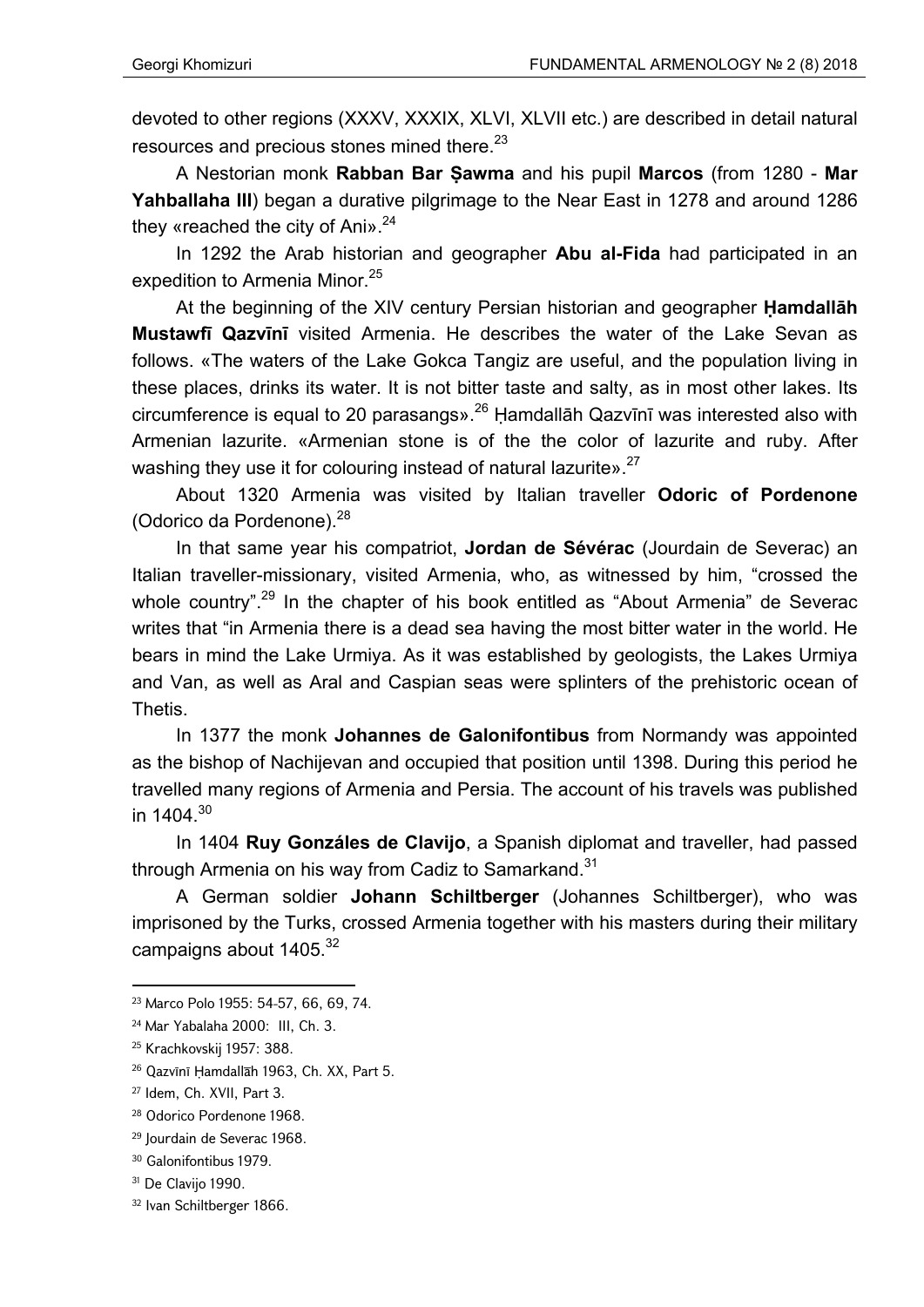In 1466 a Russian tradesman **Vasili Mamirev** visited the region of Adana (Cilicia) during his journey to the Near East.<sup>33</sup>

In 1466-1472 famous Russian tradesman **Afanasij Nikitin** had conducted a durative journey through the eastern countries and Armenia as well, but did not left any valuable information.<sup>34</sup>

In 1474 **Iosafat Barbaro**, a diplomat from Venice had passed through Armenia on his way to Persia.<sup>35</sup>

In 1476 an Italian diplomat and traveller **Ambrogio Contarini** was in Armenia during his diplomatic mission.<sup>36</sup>

Some authors, beginning with J.P. Richter (1881) until D.Ju. Beknazaryan<sup>37</sup> think that Armenia was visited by **Leonardo da Vinci** in 1480's, referring to his text from the Atlantic code: «When I was in these parts of Armenia  $\ldots$ ».<sup>38</sup> J.P. Richter refer to the fact that in the biography of Leonardo there are gaps for the years 1481-1486. During this period he probably could have travelled to the Cilician Armenia. But most scholars assume that Leonardo's words are no more than literary fantasy, based on the reports of other travellers.<sup>39</sup> We also share the position of sceptics, since the referred passage is a part of his alleged book: «About the Taurus mountain. Chapters of the book. Gospel and an appeal to the faith. Sudden flooding until the end. Collapse of the city. Death of inhabitants and despair <…> Description of the Taurus mountain and the Euphrates river. To Dioderius of Syria, viceroy of the holy sultan of Babylonia  $...$ ».<sup>40</sup>

About 1517 the Arab geographer and traveller **Joannes Leo Africanus** (born **al-Hasan ibn Muhammad al-Wazzan al-Fasi**) visited Armenia during his durative journey to the eastern countries.<sup>41</sup>

In 1562 an English diplomat **Anthony Jenkinson** had passed through Armenia on his way to Persia.<sup>42</sup>

In 1603 **John Cartwright**, another Englishman had been in Julfa during his trip to Persia.<sup>43</sup>

In 1604 the German diplomat and traveller **Georg Tectander von der Jabel** had passed through Armenia during his dimplomatic mission from Prague to Persia.<sup>44</sup>

- 41 Krachkovskij 1957: 446.
- 42 Anton Jenkinson 1884.
- 43 Cartwright 1611: 35 (apud Galichyan 2013).
- <sup>44</sup> Tectander 1896.

<sup>33</sup> Vasilij 1884.

<sup>&</sup>lt;sup>34</sup> Afanasii Nikitin 1960.

<sup>35</sup> Iosafat Barbaro 1970.

<sup>36</sup> Contarini 1971.

<sup>37</sup> Beknazaryan 2013: 55.

<sup>38</sup> Leonardo da Vinci 1955: 55.

<sup>39</sup> Zubov 1955: 978; Zubov 1962: 296-297.

<sup>40</sup> Leonardo da Vinci 1955: 470-471.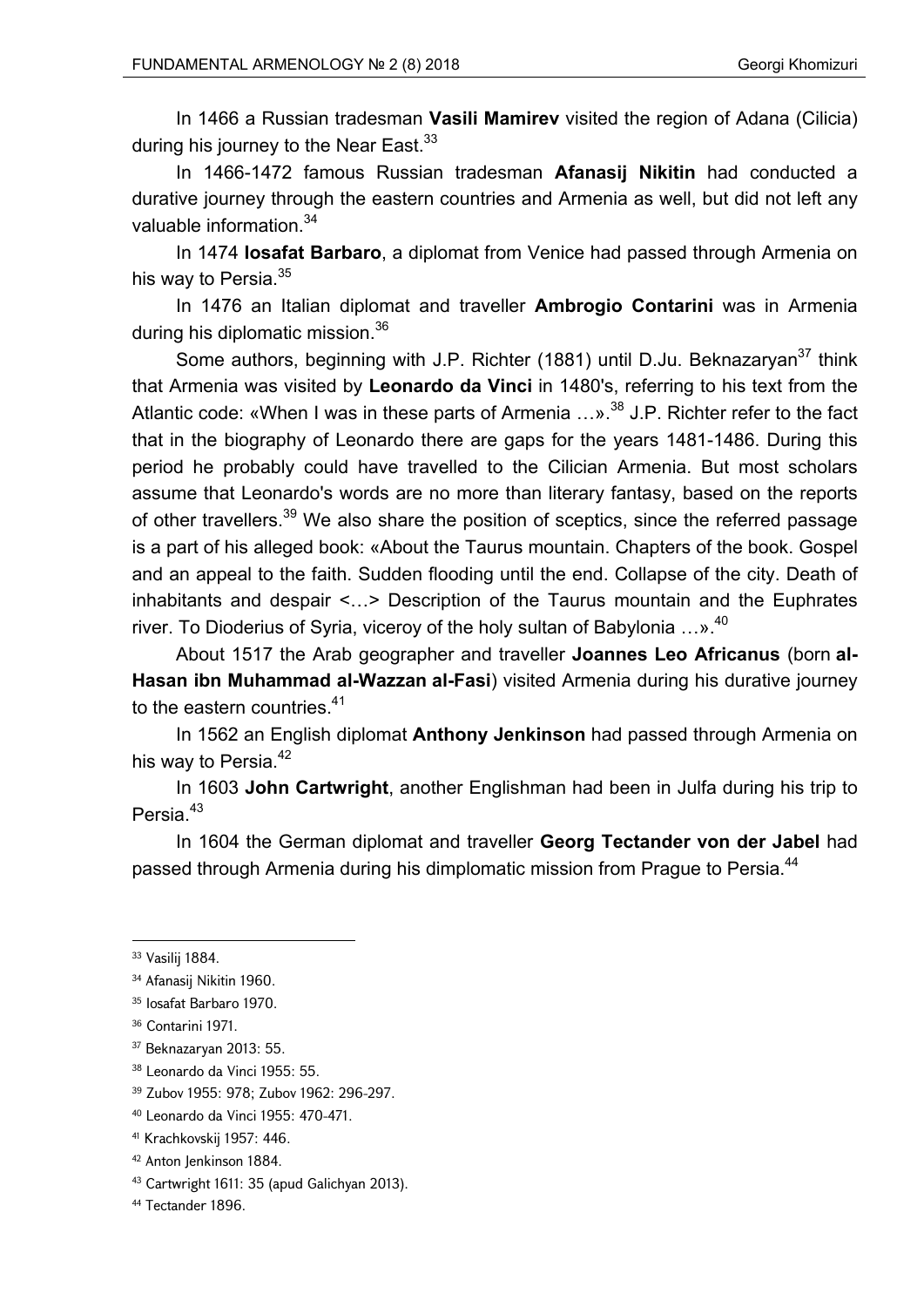In 1620 on his journey from Moscow to Persia the Russian merchant **Fedot (Feodor) Afanasefich Kotov** travelled through Armenia.45

In 1630-1633 **Jean-Baptiste Tavernier**, the merchant from Prague conducted his first journey to the East, in the course of which he had resided for a long period in Armenia, including Yerevan and Echmiadzin. The first volume of his memoirs (693 pages) are devoted to Armenia - its attractive places, customs of Armenians, their religion.46

In 1635 the German geographer and traveller **Adam Olearius**, the member of the Holstinian embassy sent to Russia and Persia, had visited Armenia. Only in one passage he touched upon the nature of the country: «That high mountain (Ararat – G.Kh.) - maybe due to an earthquake, has been fractured in different parts, so that due to wide and deep gorges it is impossible to reach to the place where rests the arch $<sup>47</sup>$ </sup>

In 1636 **Vassilij Yakovlevich Gagara**, the Russian merchant and traveller, had passed through Armenia on his way back from Egypt; he describes the beauty of the Mount Ararat.<sup>48</sup>

In 1630s-1640s **Francesco Maria Maggio**, an Italian catholic missionаry, had been in the East, including Armenia.<sup>49</sup>

In 1646-1647 the Turkish traveller **Evliya Chelebi** had conducted a durative journey to the Transcaucasia and several times passed through Armenia. He describes the hot healing springs on the western part of the Erzurum vilayet and 7 hot springs in the region of Hasankale, and also springs of Sederge (in the region of Nakhijevan).<sup>50</sup> He writes also about the mineral resources he saw there: «In these mountains (Kagizman - G.Kh.) viretashi, a painkiller stone is extracted, from which surgeons make healing ointment in order to put on wounded or ailing parts of the body, drills for the goldsmiths, grindstone for the barbers; tiles for the roofs. In these places there are mines of gold and silver. But due to wasteful mining and exhaustion now they are deserted».<sup>51</sup>

In 1648 **Alexandre de Rhodes**, the French clergyman visited Nakhijevan, Erzurum, Yerevan and Echmiadzin during his journey to Persia.52

In 1650 the Russian clergyman **Arsenij Sukhanov** had been sent to Greece and Armenia by the patriarch Yosif and the king Aleksej Mikhailovich in order to study and describe customs of church in these countries.<sup>53</sup>

In 1654 the Turkish historiographer **Mustafa Abdullah** (he is known mostly as **Kyatib Chelebi**) several times had been in Armenia and was an eyewitness to the

<sup>45</sup> Kotov 1958.

<sup>46</sup> Tavernier 1676.

<sup>47</sup> Olearius 2003, Book IV, Ch. 14.

<sup>48</sup> Beknazaryan 2013: 77-78; Polievktov 1935: 35.

<sup>49</sup> Polievktov 1935: 146.

<sup>50</sup> Evliya Chelebi 1983: 83-84, 102-103, 105, 113.

<sup>51</sup> Idem: 199.

<sup>52</sup> Galichyan 2013: 97- 98.

<sup>53</sup> Beknazaryan 2013: 81-93.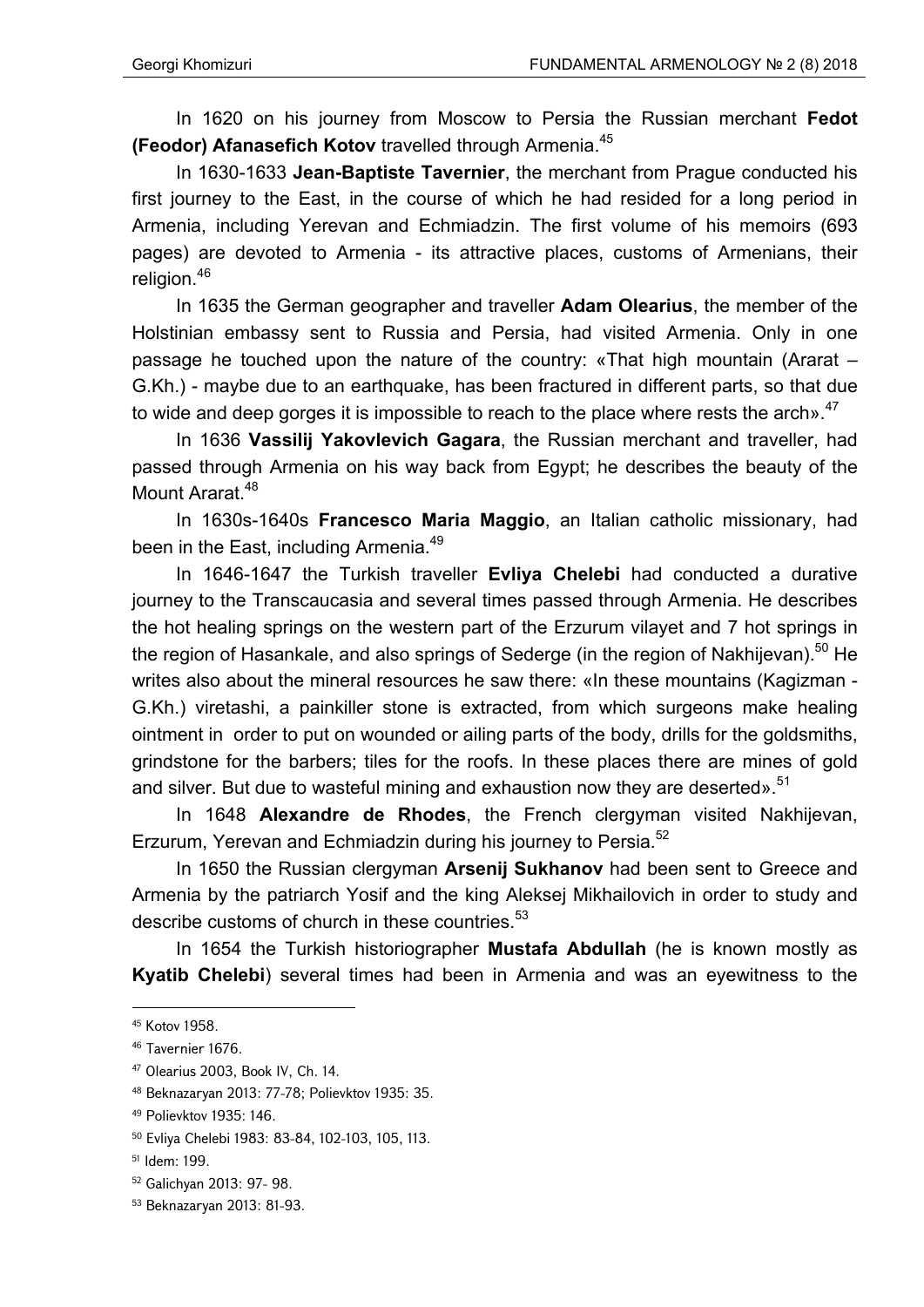conquest of Yerevan by the Sultan Murad IV in 1635. He concluded his historicalgeographical study «Jihan Numa» which had been initiated in 1648. In the chapter 41 dedicated to Armenia, he had made use of his observations, and that of other authors as well. He reports that «in 644 [1246-1247] most of the houses (of Akhlat - G.Kh.) were collapsed due to terrible earthquake» and that in the town of Erzinjan «repeatedly occur earthquakes and most of the houses are destroyed». On several occasions he writes about cold and hot springs, also that through the town of Khnus «two rivers flow: from one white salt is extracted, and from the another - red one». He mentions also about minerals, mined in Armenia: «There is a mine of silver near the town Urma <…> From the ore silver, copper and gold is extracted». Near the town of Shebhane (the vilayet of Erzurum) «alum is extracted», and near the town of Tortum (in the same vilayet) «there are mines of nitrates».<sup>54</sup>

In 1664-1668 on his journey through the East the French traveller **Francois de la Boullaye le Gouz** visited Erzurum, Echmiadzin and Yerevan.<sup>55</sup>

In 1665-1675 Armenia was visited by the French jeweller and writer **Jean Chardin** during his journey to the Near East. In the manuscript of A.I. Mesropyan, S.T. Tigranyan and A.P. Demekhin it is stated that J. Chardin (с. 15) «in his essay dedicated to Armenia among other things, touches upon its geological structure». The authors do not give any references. It is known that J. Chardin had spent two weeks in Armenia, of which one week in Yerevan. Any observation regarding the geology of Armenia is extant in his book. $56$ 

In 1670 **Jan Jansen Struys**, a Dutch traveller was in Armenia, who had climbed the summit of Ararat during 6 days. $57$ 

In 1685-1686 a French Jesuit **Philippe Avril** was ordered to scout out the overland (but not maritime) routes to China for the Jesuit missionaries to be sent there. Departing from Livorno, he proceeded by the route Erzurum - Kars - Echmiadzin - Yerevan - Astrakhan.<sup>58</sup>

In 1688-1708 **Jacques Villot**, a Catholic missionary, visited Kars, Erzurum and Yerevan several times during his journeys in the East.<sup>59</sup>

In 1693-1698 an Italian traveller **Giovanni Francesco Gemelli Careri** had proceeded through Armenia during his around-the-world journey.<sup>60</sup>

In 1700-1702 the French botanist **Joseph Pitton de Tournefort** had conducted studies in the region of the Mount Ararat and had established the vertical zonal character of the climate here.<sup>61</sup>

<sup>54</sup> Kyatib Chelebi 1973, Chapter 41.

<sup>55</sup> Polievktov 1935: 120.

<sup>56</sup> Chardin 1686.

<sup>57</sup> Struys 1935.

<sup>58</sup> Polievktov 1935: 77.

<sup>59</sup> Polievktov 1935: 190.

<sup>60</sup> Polievktov 1935: 114.

<sup>61</sup> Gehtmann 1962: 281.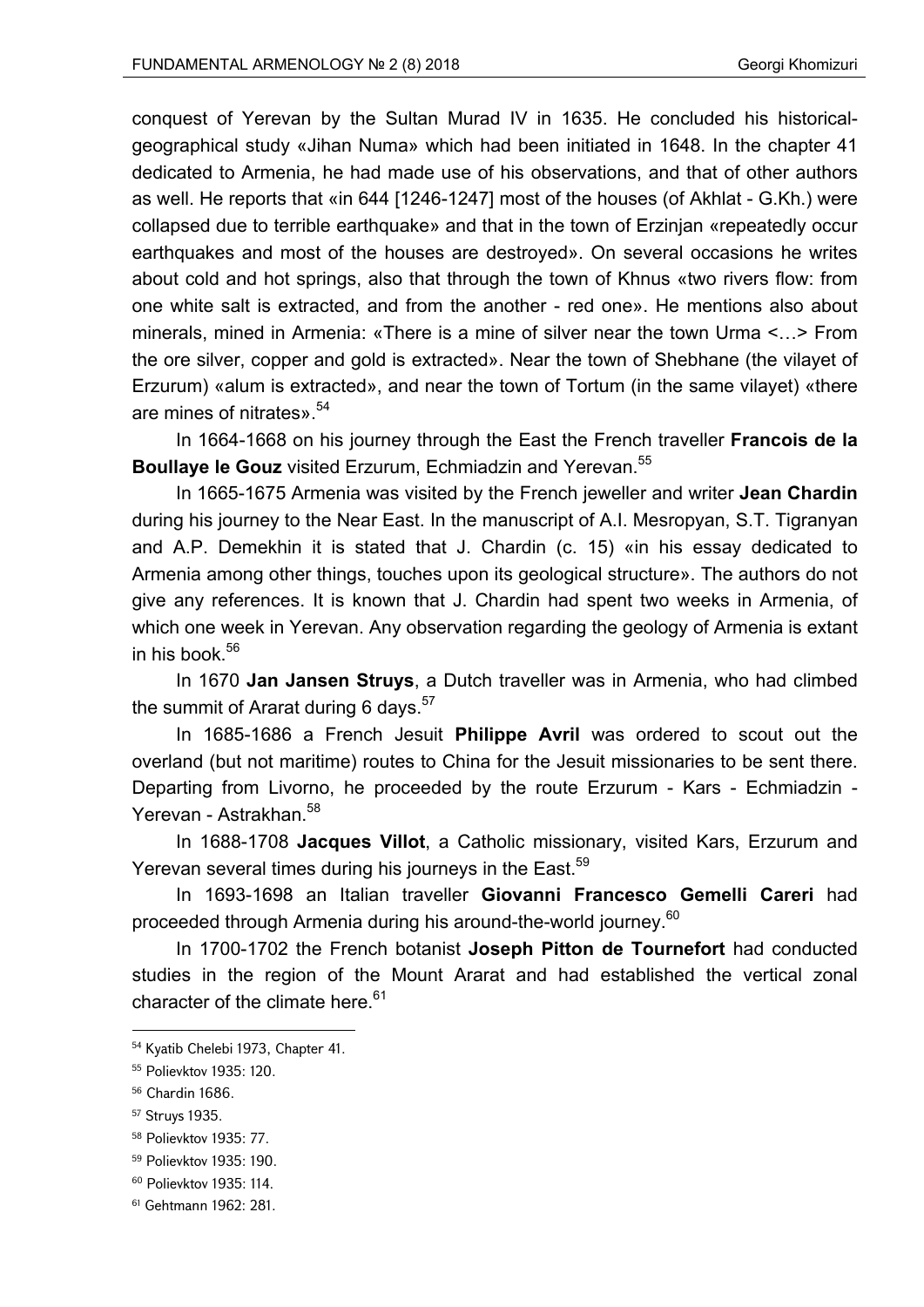In 1726 the German naturalist **Johann Christian Buxbaum** had passed through Armenia during his journey to Asia Minor.<sup>62</sup>

In 1728 the German geographer and ethnographer **Johann Gustav Herber** had drawn up the map of the Caucasus and gave its detailed description.  $63$ .

In 1734 the Russian statesman **Sergej Golitsin** who was appointed as the ambassador of Russia to Persia, on his way to Persia had passed through Armenia via the Caucasus. On his way to Persia he visited Yerevan and Echmiadsin.<sup>64</sup>

In 1743-1745 the English buisinessman **Jonas Hanway** conducted a durative travel in Persia. The book 3 of his 4-volumed study describes Armenia.<sup>65</sup>

In 1770-1773 **Johann Anton Güldenstädt**, a Baltic German on the Russian service, naturalist and traveller, had conducted an expedition to the Caucasus. The description of this expedition was published after his death by P.S. Pallas in Saint-Petersburg in 1787 and 1791. A. Güldenstädt mostly travelled through Georgia and only several pages of his study dealing with the geographical, geological and ethnographic description of Georgia were devoted to the foothills of the Mount Ararat.: «The mountains or their rock constituents, that is sandstone and limestone are often mixed, partly are embedded with other rock samples such as feldspar, quartz, Muscovy glass, schorl etc., of that they looks like different <...>. On the foothills of Ararat not only oilfileds, but also different ore veins and mines, iron ore are extant <…>. Copper green, copper blue, the mirror iron ore and rude bloodstone are mixed in the ore of one fathom (2,13 meters) in width near the monastery of Akhtala, on the mountain of about 60 fathoms high».<sup>66</sup>

In 1781-1783 **Jacob Reineggs**, a German adventurer, physician and mineralogist had organized 5 expeditions to the Caucasus on behalf of the Russian government. He states that in January and February, 1783 occured an eruption of o Mount Ararat.<sup>67</sup> From the text it could not be deduced was he an eyewitness to this event. R. Porter, an English traveller and diplomat who in 1817 had checked this information and interviewed the clergymen of Echmiadzin, convincingly evidenced that nothing had happened neither in 1783, nor a thousand years before or 40 years after it.<sup>68</sup>

In 1795, Armenia was visited by the Georgian diplomat and traveller **Raphail Danibegashvili** on his journey from Tbilisi to Madras.<sup>69</sup>

In 1790s **Semen Bronevskij**, the Russian military leader and statesman was in the Caucasus and collected materials for the history of this region. In 1823 he had published a book with the title «Latest geographical and historical news about the

<sup>62</sup> Polievktov 1935: 87.

<sup>63</sup> Gerber 1728.

<sup>64</sup> Polievktov 1935: 35.

<sup>65</sup> Hanway, 1753.

<sup>66</sup> Güldenstädt 2002: 210.

<sup>67</sup> Reineggs 1796: 30.

<sup>68</sup> Porter 1821: 185.

<sup>69</sup> Danibegashvili 1969.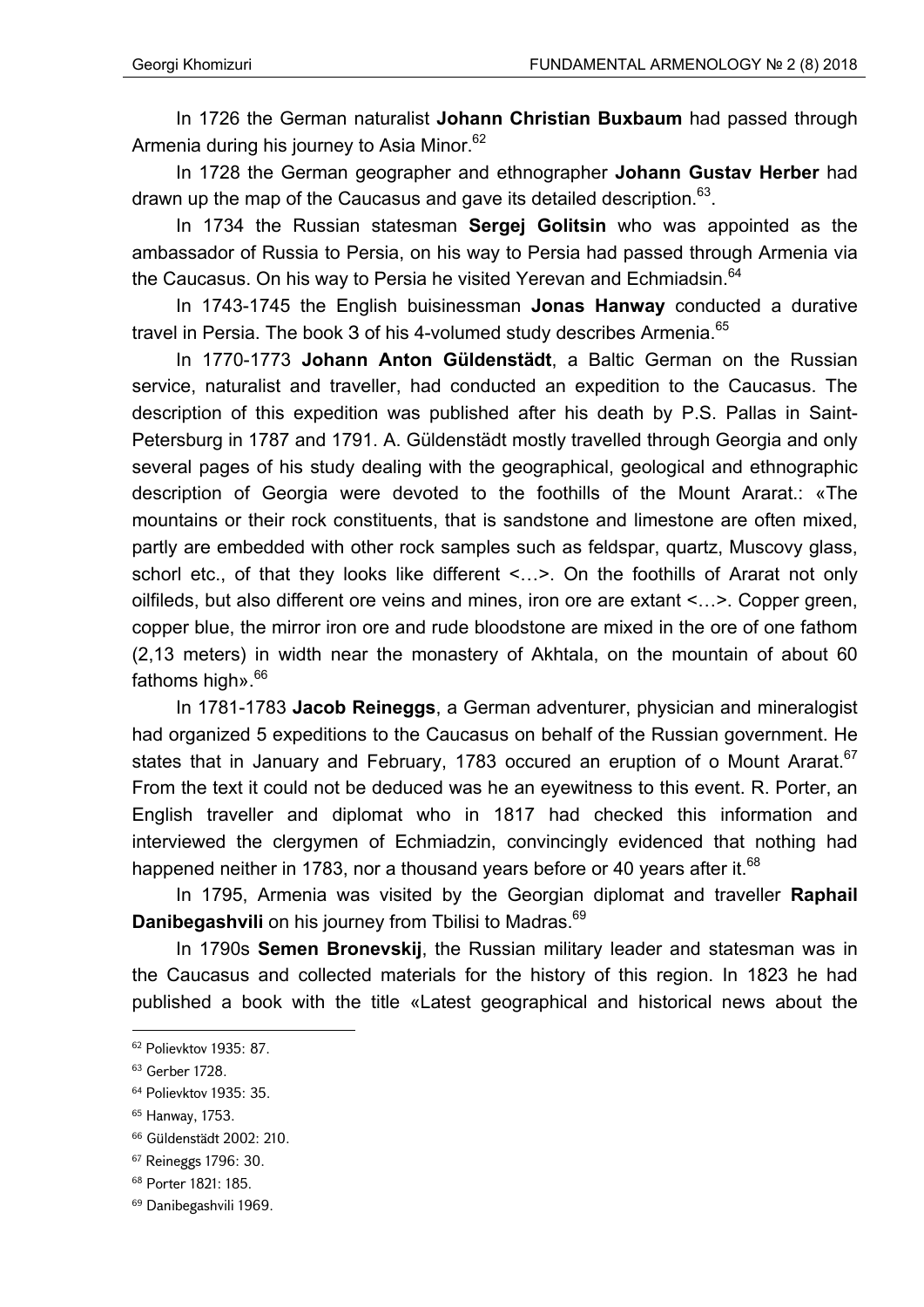Caucasus», where brief information about the rock samples and natural resources of the Ararat foothills are given. Below only two passages of this book from the total 4 pages devoted to Armenia are cited:

«The Northern Ararat foothills are like the southern Caucasian mountains, with their layers, clayish covering and rock-formation which everywhere consists of sandstone; on a medium heights it consists of limestone which in many places is absolutely exposed and contains plenty of sandstones <…>. In the Ararat foothills a mountainous oil and salt mines are found, also different ores, large shales of iron <…> bloodstone and granular copper green, and shale are obtained in great quantities».<sup>70</sup>

## **Bibliography**

Abu Dulaf 1960, Second report of Abu Dulaf (transl. by P.G. Bulgakov and A.B. Khalidov), Moscow.

Afanasij Nikitin 1960, Travel over three seas, Moscow (in Russian).

Al-Masudi 2002, Gold mining and mines of gems («Muruj az-zahab»)(trans. by D.V. Mikulskij), Moscow (in Russian).

Al-Muqaddasi 1994, The best division for the knowledge of climates (transl. by I.I. Serikov), (in Russian).

Al-Ya'qūbī 2011, Book of the Countries, Moscow (transl. by L.A. Semenova).

Ammianus Marcellinus 1906-1908, History. I-III. Kiev (in Russian).

Anton Jenkinson 1884, The travel of Anton Jenkinson to Persia, in Information of Englishmen about Russia in the XVI century (transl. By S.M. Seredonin), Moscow (in Russian).

Ausweit L. 1939, How the globe was discovered, Moscow-Leningrad (in Russian).

Baker J. 1950, A History of Geographical Discovery and Exploration, Moscow (in Russian).

Beknazaryan D.Yu. 2013, Armenia and Armenians by the eyes of the XIV-XX century travellers (in Russian).

Belenickij A.M. 1963, The place of the mineralogical treatise of Biruni in eastern mineralogy (commentaries to the translation of Biruni: Collection of information for the knowledge of precious [mineralogy], Moscow, p. 402-504 (in Russian).

Bronevskij S.M. 1823, Latest geographical and historical news about the Caucasus, P. I, Moscow (in Russian).

Cartwright J. 1611, The Preachers Travel wherein is set down a true journal, to the confines of East Indies, through the great countries of Syria, Mesopotamia, Armenia, Media, Hircania and Parthia, London.

Chardin J. 1686, Journal du Voyage du Chevalier Chardin en Perse & aux Indes Orientales, par la Mer Noire & par la Colchide qui content Le Voiage, Paris-Ispahan-Amsterdam.

1

<sup>70</sup> Bronevskij 1823: 77, 78.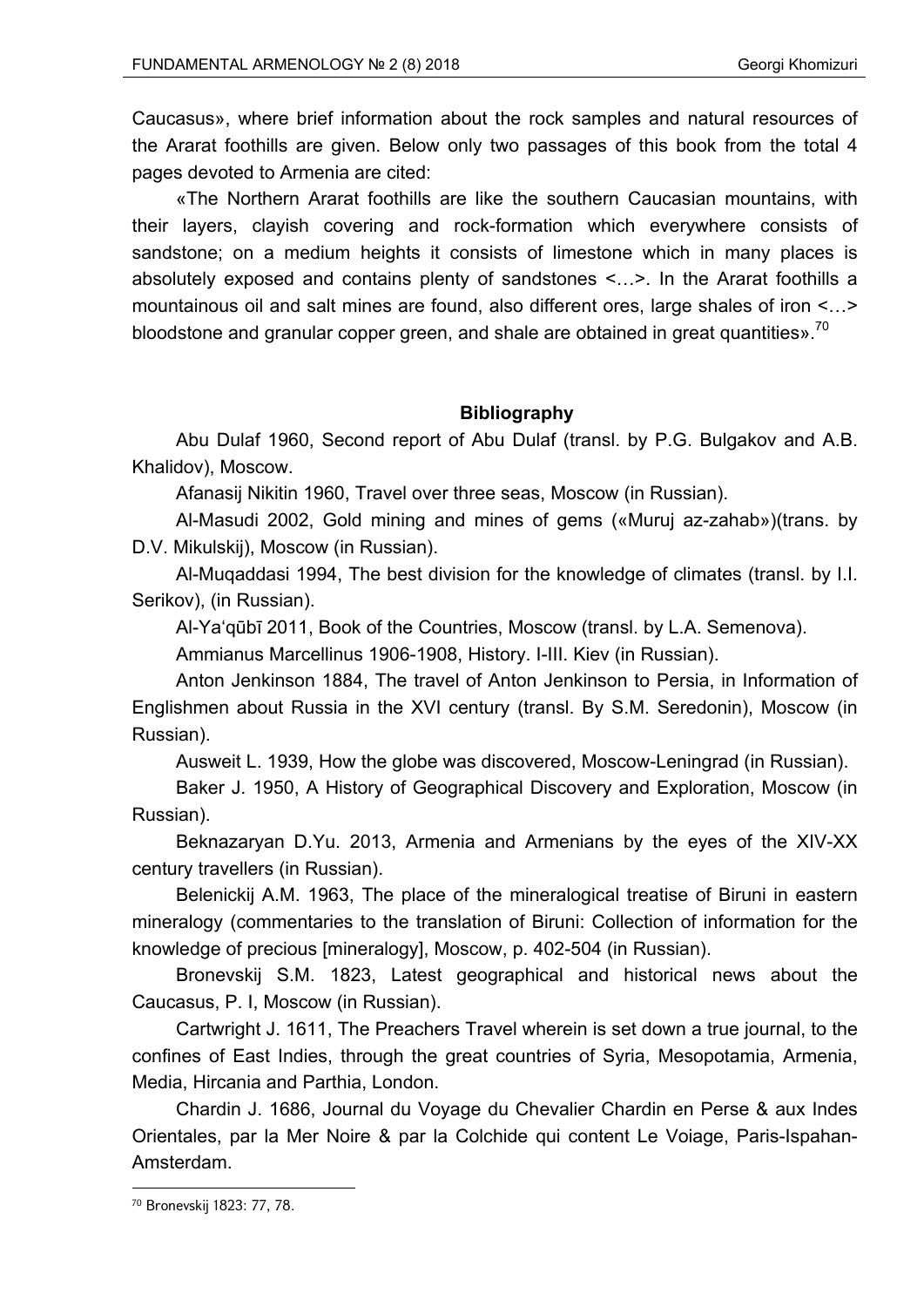Contarini A. 1971, A Voyage to Persia (translated by E.Ch.Skrzhinskaya), Moscow (in Russian).

Danibegashvili R. 1969, A Journey to India of the Georgian aristocrat Rafail Danibegov (transl. from Georgian by L.Maruashvili), Moscow (in Russian).

Ebn Haukal 1880, The Oriental Geography of Ebn Haukal (transl. by W.Ouseley), London.

Ebralidze M. 2016, Doctor Reineggs in the court of Iraklij II, Tbilisi (In Russian).

Evliya Chelebi 1983, The book of travels (Extracts from the study of the Turkish traveller of the XVII century, vol.3. Lands of Transcaucasia and neighboring regions of Asia Minor and Iran), Moscow (in Russian).

Galonifontibus I. 1979, Materials about the peoples of the Caucasus (1404)(translation and commentaries by Z.M.Buniyatov), Baku (in Russian).

Galichyan R. 2013, Azerbaidjani historical-geographical falsifications. Historicalcultural and cartographic study, Moscow (in Russian).

Gerber J.G. 1958, Papers about the peoples and lands on the western shore of Caspian sea, between Astrakhan and Kura river and their state in 1728 (edited by M.O. Kosven and H.M. Khashaev), Moscow (in Russian).

Gehtmann G.N. 1962, Outstanding geographers and travellers, Tbilisi (in Russian).

Güldenstädt I.A. 2002, A travel through the Caucasus in 1770-1773., Saint-Petersburg (in Russian).

Hanway J. 1753, Trade over the Caspian Sea, with a journal of Travels from London through Russia into Persia. Volume 3, London.

Herodotus 1972, History in nine books, Leningrad (in Russian).

Hippolytus 1868, The Refutation of all Heresies, Edinburg.

Hitti Ph.Kh. 1916, The Origins of the Islamic State. Kitâb Futûh al-Buldân, New York.

Ibn-Khordadbeh 1986, Book of roads and countries (translated from the Arabic by N.M. Velikhanova), Moscow (in Russian).

Iosafat Barbaro 1970, The travel of Iosafat Barbaro, honorable Venetian citizen to Persia, honorable, in Problems of the history and ethnography of Dagestan. Collection of scientific reports, vol.1, Makhachkala (in Russian).

Ivan Schiltberger 1866, The travel of Ivan Schiltberger (transl. By F. Brun) across Europe, Asia and Africa in 1867, Odessa (in Russian).

Jourdain de Severac 1968, Wonders described by the brother Jourdain of the order of missionaries, a native of Severac and bishop of the city of Columbus which is in the greatest India, (Chapter «About Armenia» in After Marco Polo. Travels of western foreigners into the countries of three Indias), Moscow, p. 136-138 (in Russian).

Jrbashyan R.T., Khomizuri G.P., Harutyunyan A.E. 2017, The Origin and Development of the geological thought in Armenia, Yerevan.

Khisrow N. 1933, Safar-name, p.1 (transl. By E.E.Bertels), Moscow (in Russian).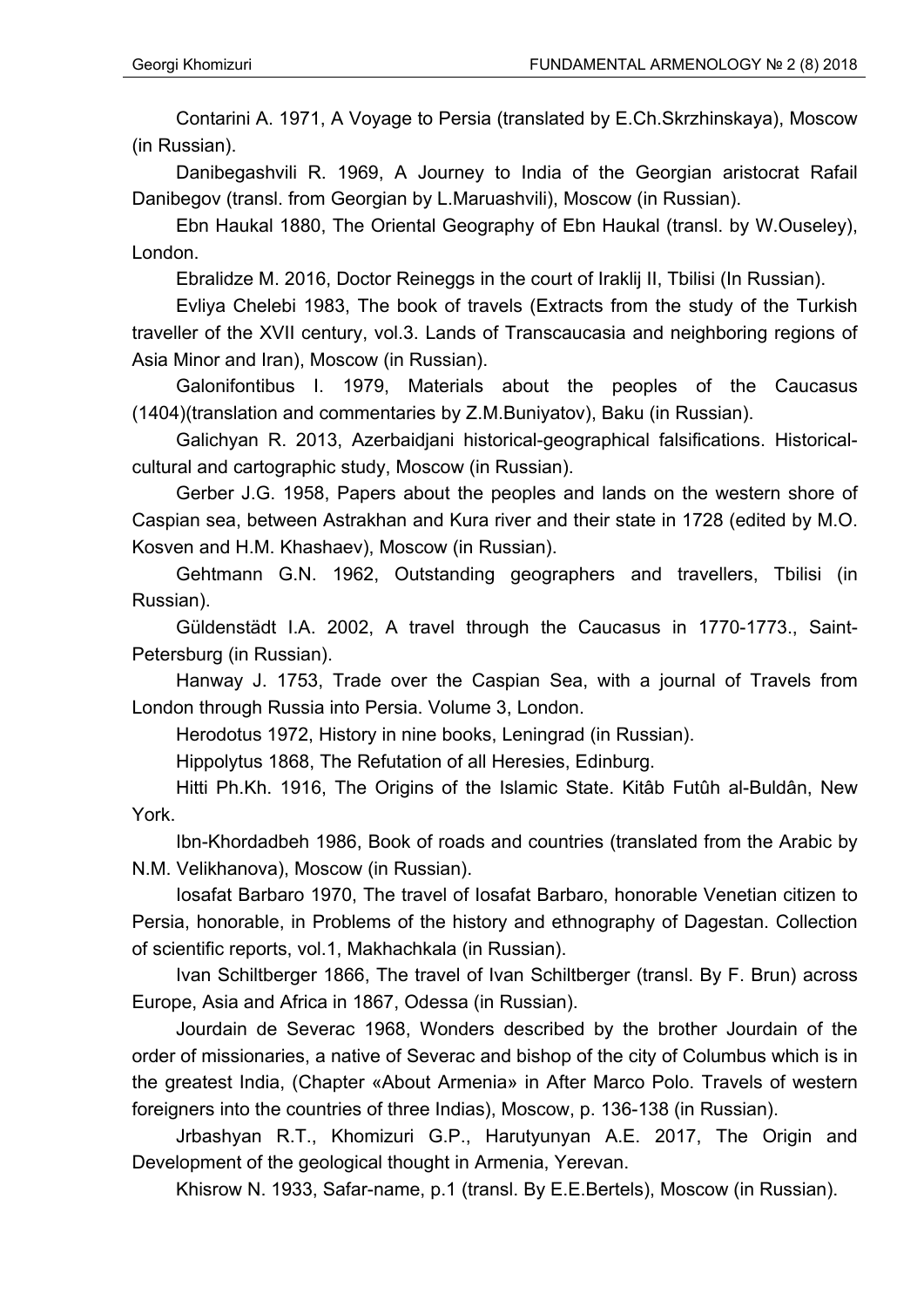Khomizuri G.P. 2002, Geotectonic thought in antiquity, Moscow (in Russian).

Kirakos Gandzakeci 1976, Short history of the period from the Saint Grigor until latest days, composed by vardapet Kirakos in the famous monastery of Getik (translated from the Armenian by L.A. Khanlaryan), Moscow (in Russian).

Kotov F. 1958, About the travel from Moscow to Persian kingdom, from Persia to the Turkish land, India and Ourmouz on the White sea, where the Germans sail on ships, Moscow (in Russian).

Krachkovskij I.Yu. 1957, Selected studies, vol.IV. Arab geographical literature, Moscow-Leningrad (in Russian).

Kyatib Chelebi 1973, "Jihan-Numa" and "Fezleke" of Kyatib Chelebi as a source for the history of Armenia (XVII c.)(translation and commentary by A.A. Papazyan), Yerevan (in Armenian).

Leonardo da Vinci 1955, Selected studies on natural history, Moscow (in Russian).

Magidovich I.P. 1955, Introduction to The book of Marco Polo, Moscow (in Russian).

Magidovich I.P., Magidovich V.I. 1983-1986, Essays on the history of geographical discoveries in 5 volumes, Moscow Magidovich I.P.

Marco Polo 1955, The book of Marco Polo, Moscow (in Russian).

Mar Yabalaha 2000, History of Mar Yabalaha III and Rabban Sauma (transl. By N.V. Pigulevskaya), Saint-Petersburg (in Russian).

Mas'udi 1989, The Meadows of Gold, The Abbasids (transl. Paul Lunde and Caroline Stone), London and New York.

Mesropyan A.I., Tigranyan S.T., Demekhin A.P., The history of the development of mining in Armenia before the XIX century (manuscript: kept in the Group of the history of Geology, Institute of Geology, NAN RA, 20 p.)(in Russian).

Odorico Pordenone 1968, Description of eastern lands, made by Odorico, a Bohemian from Foro Julio which is in the province of Antonia, in After Marco Polo. Travels of western foreigners in three Indias (transl. by Ya.M. Svet), Moscow, p.170-190 (in Russian).

Olearius A. 2003, Description of the travel of Holstinian embassy to Moscovia and Persia, Moscow (in Russian).

Petachiah 2004, Round-the-world wandering of Rabbii Petachiah of Regensburg, in Three Jewish travallers (transl. By P.V. Margolin), Moscow (in Russian).

Polievktov M.A. 1935, European travellers of the XIII-XVIII centuries in the Caucasus, Tiflis (in Russian).

Porter R.K. 1821, Travels in Georgia, Persia, Armenia, Ancient Babylonia etc., etc. during the years 1817, 1818, 1819, 1820. Vol. 1, London.

Qazvīnī Ḥamdallāh 1963, Diversions of the Heart, Ch. XVII. Part three. Where metals and minerals are found (fragment), in Belenickij A.M. 1963, Ch. XX. Part fifth. About seas and lakes (fragment)(in Russian).